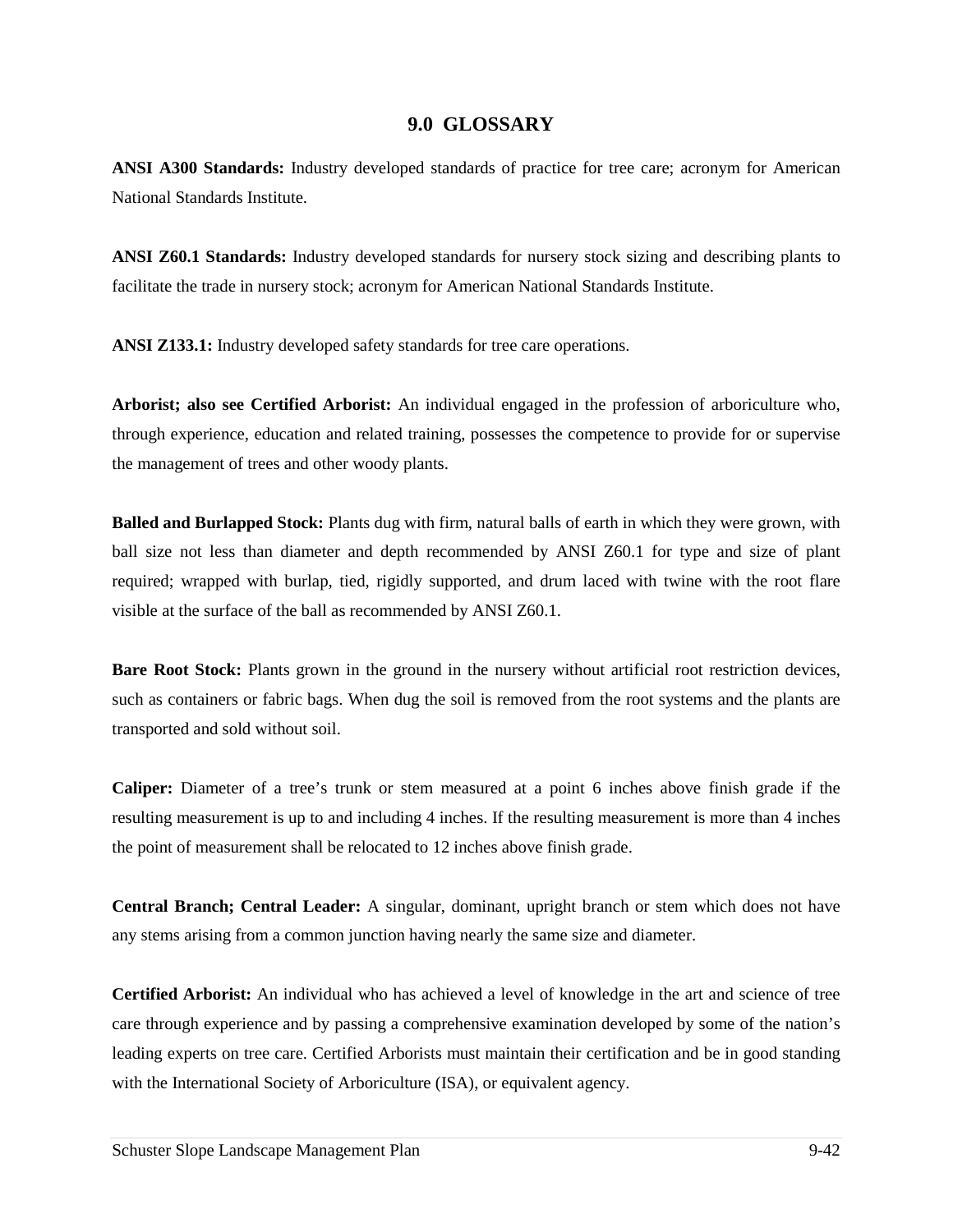**Climate adapted:** Both native and non-native plant species which are able to thrive in the local climate and soil conditions of a specific region. The two most authoritative references on climate adaptation for plants are the USDA Plant Hardiness Zones and the Sunset Climate Zones. Plants that are considered climate adapted shall be selected in accordance with one or both of these resources.

**Codominant Branches; Codominant Leaders:** Branches of stems arising from a common junction, having nearly the same size diameter.

**Container-Grown Stock:** Healthy, vigorous, well-rooted plants grown in a container, with a wellestablished root system reaching sides of container and maintaining a firm ball when removed from container. Container shall be rigid enough to hold ball shape and protect root mass during shipping and be sized according to ANSI Z60.1 for type and size of plant.

**Coppicing:** The practice of periodically cutting back the living, above ground portions of trees or shrubs to ground level or to a stump. This practice had been commonly used on the Schuster slope to accommodate for views.

**Critical Root Zone (CRZ):** The area under a tree whose diameter measures one foot per one inch of DBH from the trunk outwards and twenty-four inches in depth.

**Deciduous:** A plant that loses its leaves and remains leafless for some months of the year, usually in winter (temperate zones) or the dry season (tropical zones).

**Diameter at breast height (DBH):** A tree's trunk or stem diameter measured at four and one-half feet above the ground.

**Drip Line:** The area on the ground below the tree in which the boundary is designated by the edge of the tree's crown.

**Duff Layer:** The surface layer of native topsoil that is composed of mostly decayed leaves, twigs, and detritus.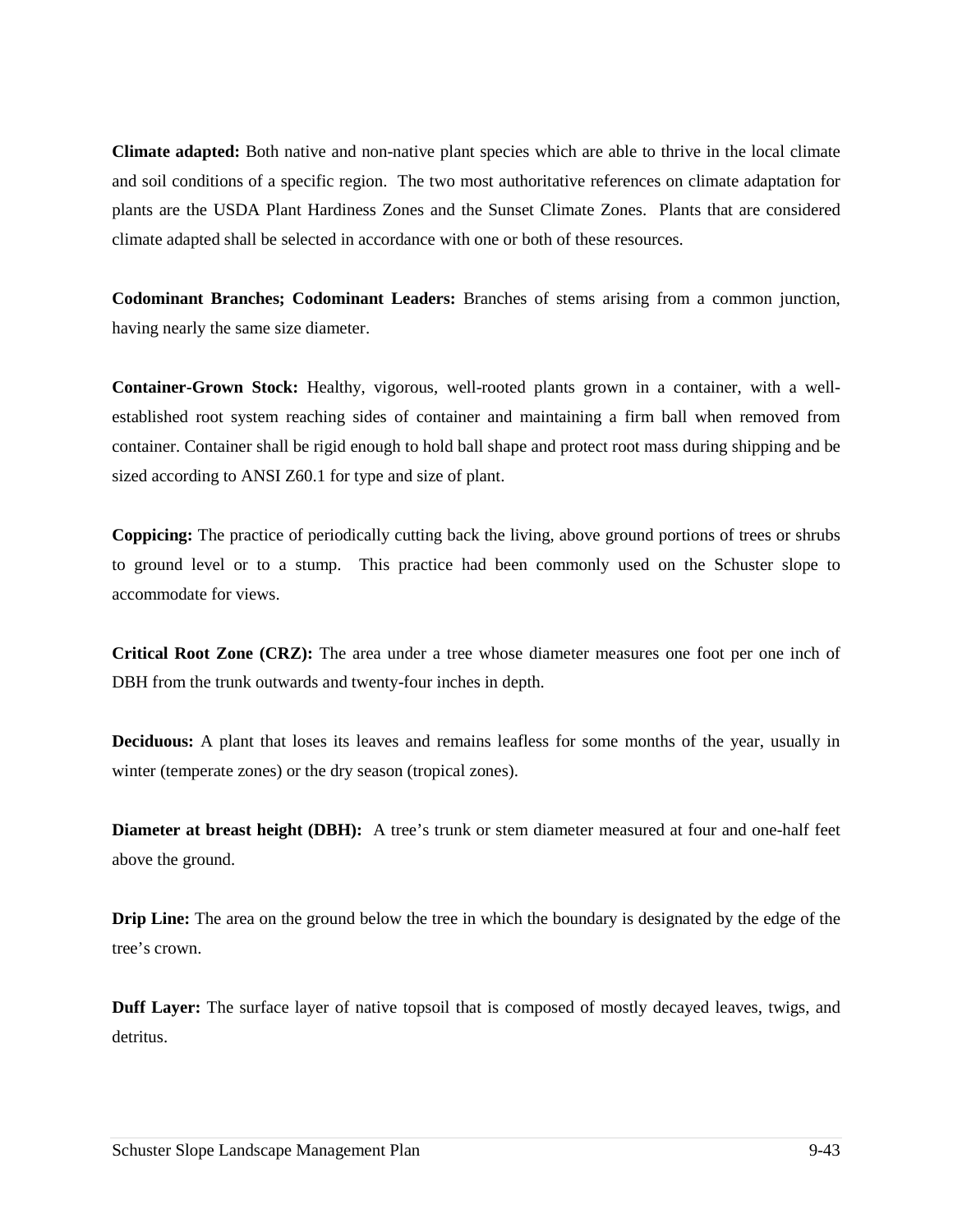**Ecosystem Type:** An Ecosystem is the combination of two words (ecological and system), which describes the collection of abiotic and biotic components and the process that governs behavior found therein. There are two types of ecosystems found on Earth: terrestrial and aquatic. All sub-types of ecosystems fall under these two categories.

**Establishment Period:** A minimum of a three year time period following the transplanting/installation of vegetation wherein maintenance is critical to the survival of the vegetation.

**Evergreen:** A plant that bears leafs throughout the year.

**Fabric Bag-Grown Stock:** Healthy, vigorous, well-rooted plants established and grown in-ground in a porous fabric bag with a well-established root system reaching sides of fabric bag. Fabric bag size is not less than diameter, depth, and volume required by ANSI Z60.1 for type and size of plant.

**Feeder Bluff:** The term applied to certain coastal cliffs or headlands that provide sediment to downcurrent beaches as the result of wave action on the bluff.

**Feeder Root Zone:** The area under a tree whose diameter measures two feet per one inch of DBH from the trunk outwards and twenty-four inches in depth. For example, for a ten-inch DBH tree, the Feeder Root Zone is at least twenty feet in diameter and 24" deep.

**Groundcover:** Low and dense growing plants that cover the ground which can be planted for ornamental purposes, habitat or to prevent soil erosion. Turf lawn and mulch do not count as groundcover.

**Hardiness Zones; USDA Plant Hardiness:** Developed by the U.S. Department of Agriculture, Plant Hardiness Zones divide North America into geographic zones based on average winter lows.

**Invasive Weeds; Noxious Weeds:** Non‐native plant species which have been proven to have a negative impact on the environment and are highly destructive, competitive, and difficult to control or eliminate. For a current listing of Pierce County Invasive/Noxious weeds consult the Pierce County Noxious Weed Control Board.

**Perennial:** A plant having a life cycle lasting three or more years.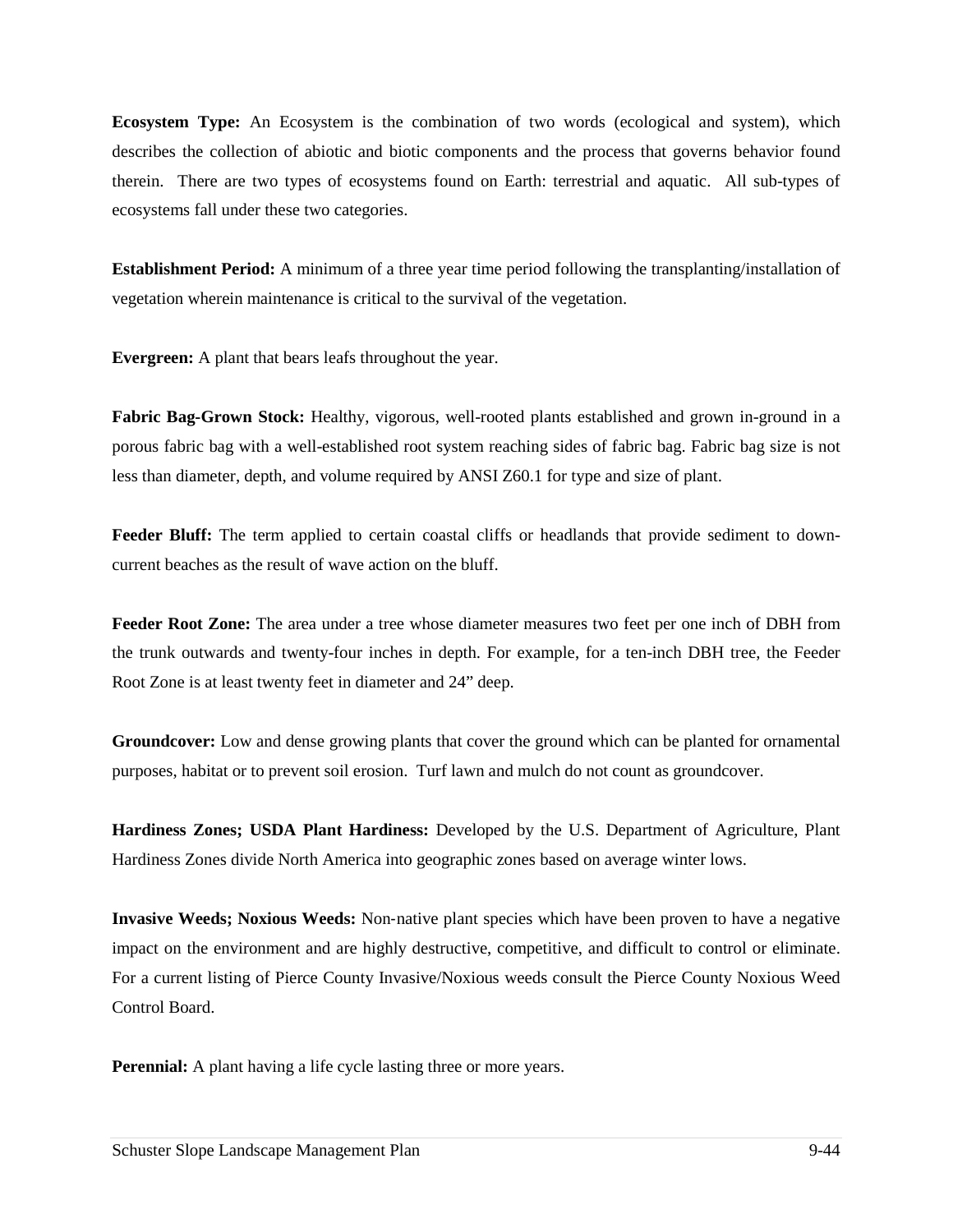**Pesticide:** A substance or mixture intended for preventing, destroying, repelling, or mitigating a pest. This includes insecticides, herbicides, fungicides, rodenticides, and molluscicides.

**Pests:** Living organisms that occur where they are not desired, or that cause damage to plants, animals, or people. These include insects, mites, grubs, mollusks (snails and slugs), rodents (gophers, moles, and mice), unwanted plants (weeds), fungi, bacteria, and viruses.

**Planting Area:** Locations on private property or the public right-of-way proposed or required to be planted.

**Planting Soil:** Standardized topsoil; existing, native surface topsoil; existing, in-place surface soil; imported topsoil; or manufactured topsoil that that may be modified with soil amendments to produce a soil mixture best suited for plant growth.

**Plants; Plant; Plant Material:** These terms refer to vegetation in general, including trees, shrubs, vines, groundcovers, ornamental grasses, bulbs, corms, tubers, or herbaceous vegetation.

**Root Flare; also called trunk flare**: The area at the base of the plant's stem or trunk where the stem or trunk broadens to form roots; the area of transition between the root system and the stem or trunk.

**Shrub:** A woody perennial plant that is generally less than fifteen feet in height at maturity.

**Slope Face:** The sloping portion of a high bank, typically the area between the slope crest and the slope toe.

**Slope Toe:** The point where the base of a slope meets flat ground.

**Soil-Binding Root Zone; Effective Tree Root Zone; 100 Percent Soil-binding Effective Tree Root Zone:** calculated as 1-ft radius of lateral root extent outward from the trees trunk for every one inch of DBH of the tree's trunk. See "Critical Root Zone".

**Stem Girdling Roots:** Roots that encircle the stems (trunks) of trees below the soil surface.